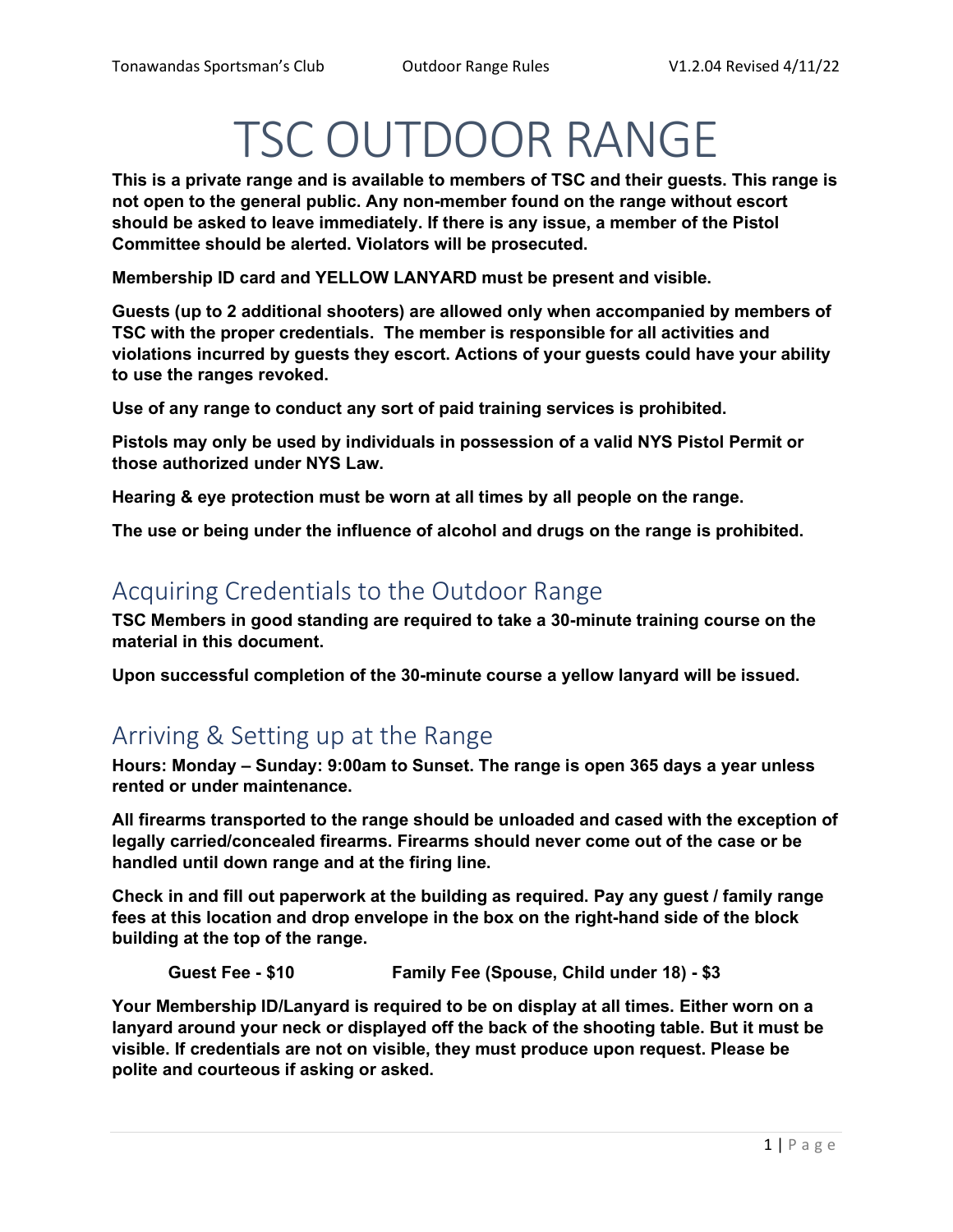Park in the parking lot at the top of the range or utilize the road to proceed down range. If a vehicle is taken down range, the vehicle should be behind any firing lines and remain on the gravel road. Park your vehicle in a way so that you can exit easily and in a manor so you do not block others in. Limit vehicles downrange to 3-4 maximum. Never drive through or park on the grass. This can cause damage to the range.

If you have driven downrange, stage out of your vehicle by leaving any equipment or firearms that are not immediately needed in your vehicle. All firearms in your vehicle should never be handled and remain cased until they have been moved to the firing line.

## Covered Shooting Area

Use of the covered shooting area is permitted for special events only. Special events are authorized by the Board of Directors.

Members wishing to utilize the 50yd target stands typically used for the Bullseye style of shooting should consider attending the weekly Bullseye practice.

Any member caught using the covered shooting area outside of special events will be referred to the Pistol Committee for disciplinary action.

## Permitted Firearm Calibers and Ammunition

Pistol shooters must have a valid NYS pistol permit or be authorized under NYS law. Long gun shooters must be at least 18 years old with the exception that children under 18 may shoot when supervised by a parent or guardian.

- Handguns chambered in a straight walled pistol cartridge (Ex: 9mm, 38SPL/Mag, 40S&W, 44SPL/Mag, 45ACP, 50AE, etc.)
- Handguns firing necked cartridges such as 5.7x28mm, 357 Sig and rounds under 2000fps.
- Any handgun or long gun using a Rimfire cartridge (Ex: 17HMR, 22LR, 22WMR)
- Pistol Caliber Carbines chambered in 9mm, 40S&W, 45ACP, 38-40, 44-40  $\circ$  Any round used should be less than 2000fps
- Shotguns or pistols firing shotgun cartridges 12ga-410ga using Slugs and scatter shot of any size.
- Suppressors (LEO/Authorized Only)
- Bullet types allowed include FMJ, JHP, Lead, Coated, Biodegradable-Airsoft, Pellet Guns, Simunitions.

## Non-Permitted Firearm Calibers and Ammunition

- No handguns chambered in rifle calibers are permitted (Ex: 223, 308, 300WM, AR Pistols)
- No Rifles chambered in Rifle Calibers
- No tracers or incendiaries
- No armor piercing ammunition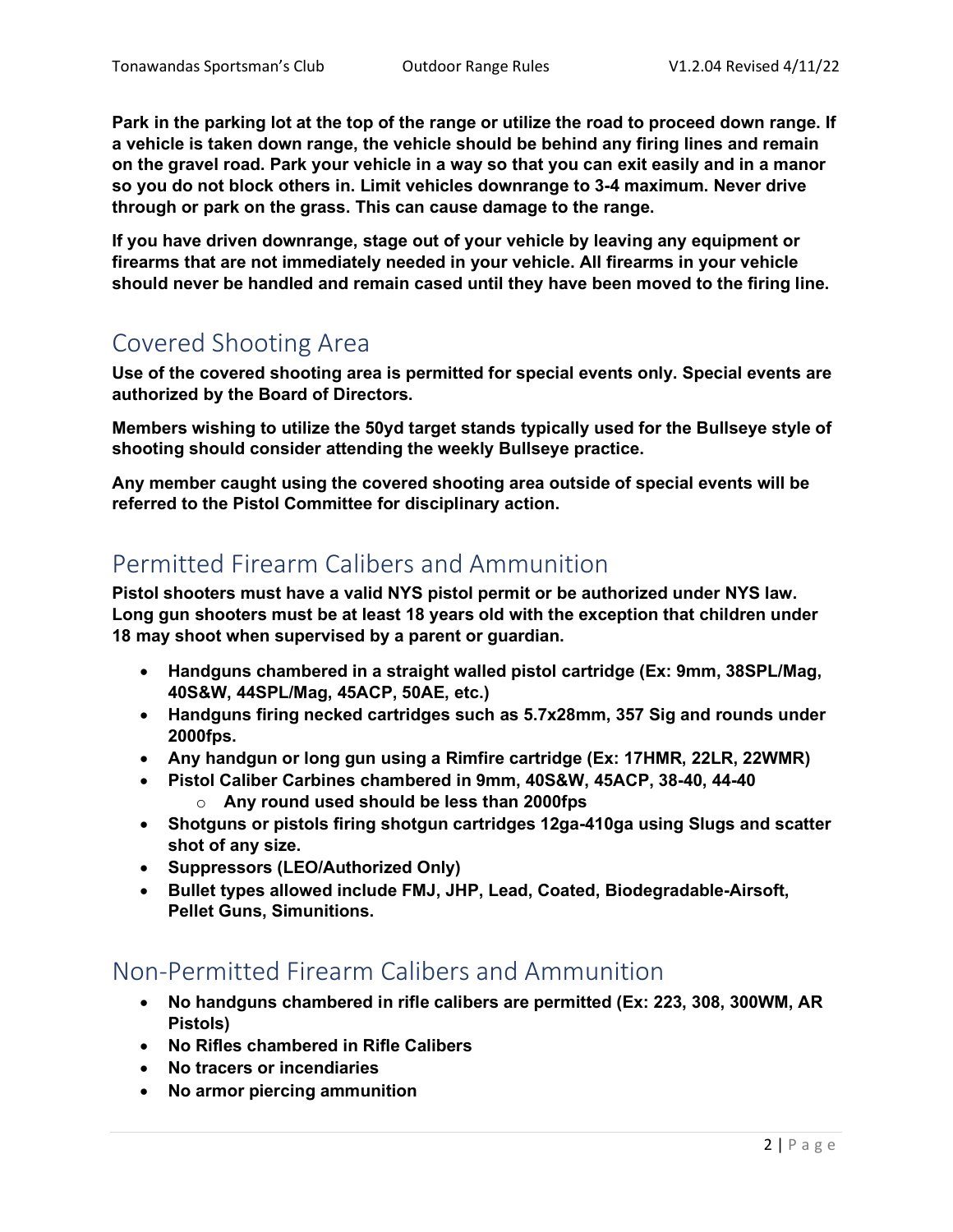Note: Any unsafe use of the range or violation of any rules will result being referred to the Pistol Committee for disciplinary action.

## Establishing a Firing Line

The first shooter at the range establishes the firing line. If another shooter arrives and wishes to shoot at a different distance, all shooters must negotiate a common firing line.

- All shooters must always use a common firing line at the same distance.
- Never have another group either in front or behind you. Always parallel.
- Target stands may be staggered to achieve different shooting distances from the same firing line with in  $+/-5y$ d from the fixed target stands.
- The firing line must be established square to the North berm.
	- $\circ$  Side Berms can only be used in Special Events.

A firing line is established by setting a table, cart, bench or visible object at the position you wish to shoot. The position can be set in one or two ways.

- 1. Table / Cart / Object on side of shooter The firing line is then established parallel to the front of the table / bench / object. Equipment, magazines and bags may be placed on the table/cart/bench, however all firearm handling must be done pointing down range including casing and uncasing. If using a range cart, traffic cone or other visible object, you will set in this manor.
- 2. Table in front of shooter the firing line is established parallel to the back of the table. Shooters may stage gear and firearms on the table and shoot from behind it.

No more than 2 active shooters per position. If there are more shooters, create another position.

The firing line is the line where it is acceptable to handle firearms. Absolutely no handling of firearms should occur while not at the firing line. Handling a firearm while not at the firing line is considered unsafe gun handling. If the firearm is out of the case or the case is not closed/secured, this is considered handling.

# Setting Targets / Target Stands

It is generally recommended to use the fixed target stands at the end of the range. Bring your own cardboard (24" wide x desired height).

If a shooter chooses to use their own stands, they must be safe construction and appropriate height for use on the range. Portable target stands must be set so that bullets that pass-through targets and have no place to go but into the berm.

Shooters may utilize multiple target stands if they are available but should remain square to ensure all bullets end up in the berm.

Maximum Distances

Pistol / Pistol Caliber Carbine – 25yds – Drainage ditch/stone path is at 25yds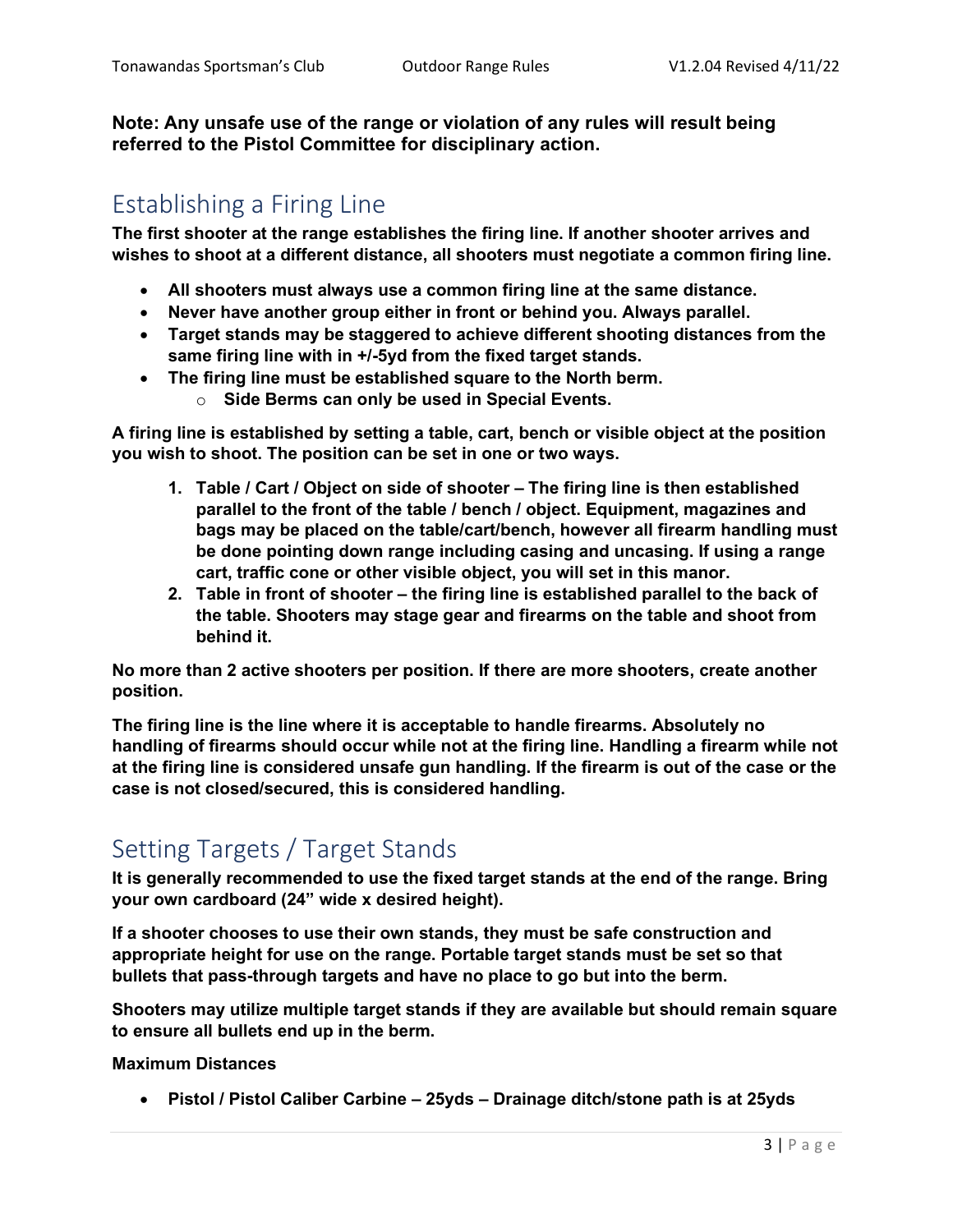Shotgun / Pistols Chambered in Shotgun Cartridges – 10yds

Shooters are allowed to stagger distance on targets with portable stands, but they must be within (5) yards forward or back from the existing target stands ensure that all bullets pass through the target and into the berm from the position the shooter intends to shoot from.

Members supply their own backers/targets.

- Only Paper, Cardboard and Steel targets built for the purpose of being shot can be used.
- No exploding targets (Tannerite), organic targets (pumpkins, etc) or metal not purpose built to be shot at.

#### Steel Targets

- Steel targets must be shot from a minimum distance of 21ft.
- Steel targets should be designed and positioned so that splatter off impacted bullets is not directed back at shooters.

#### **Shotguns**

- Can only be fired in positions S1 & S2 on the left side of the range
- Must remove metal target stand and utilize portable target stand (Not Provided)
- Maximum distance is restricted to 10yds.

## Shooting and Handling at the Firing Line

All firearms MUST be transported unloaded (no magazine and live ammunition) in a case, bag or box appropriate for the storage/transport of firearms to the firing line. The box/case should be fully closed and secured (snapped, zippered, etc).

#### Carry/Concealed Firearms

- If you are not planning on shooting your concealed firearm, it may stay loaded and concealed.
- If you are planning to use a firearm that you are already carrying, it must remain holstered until you are at the firing line. Once at the line it should be cleared and rules in this section followed.
- Once a carry/concealed firearm has been cleared it is considered being used at the range. Any time you step off the line it must be cleared and re-holstered or bagged. You may not transition a loaded-carry/concealed gun and a range gun several times in the same session to avoid unloading before stepping off the line.
- When finished with your carry/concealed firearm for the day, you are permitted to reload your firearm and holster/conceal it. This must be done at the firing line.

At the firing line, firearms may be uncased to be fired, worked on, or holstered.

The only time a firearm is loaded is at the firing line. If you are stepping off the line, unload the firearm.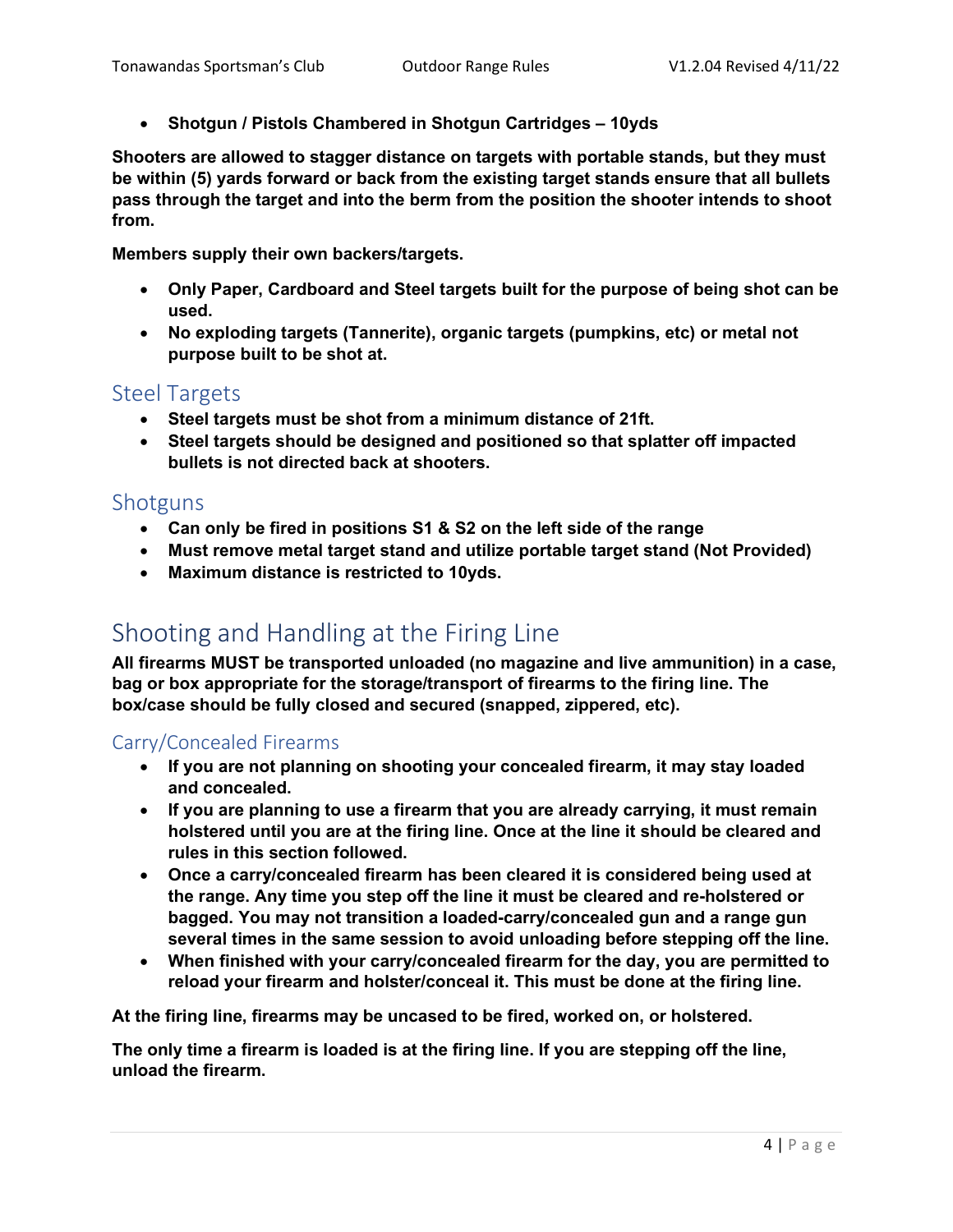In general, keep the number of firearms that are out to a minimum. If you are not using or intending to use it, put it away.

All firearms must be pointed downrange at all times. This includes while shooting, loading and unloading as well as casing/bagging. If a muzzle breaks the 180 this is considered unsafe gun handling.

Using / Drawing from a Holster

- Pistols may be moved from case to holster or holster to case only at the firing line.
- Drawing from a holster is permitted if the user does it in a safe manner with the proper equipment.
- The muzzle of the firearm should not go above the berm.
- Strong Side holsters only. No cross draw or under the shoulder holsters are permitted.
- When leaving the firing line with a holstered firearm, it must be cleared with no round chambered and an empty magazine well.

Shooting with movement (lateral / advancing on targets) is NOT permitted.

If a firearm is to be removed from the line, it should be put back in case/box or holstered with magazine removed and chamber empty.

## Going Downrange

After a while, shooters will need to head down range to repair, replace, re-position or remove targets. During this time, a cease fire will need to be called.

To call a cease fire, inform all shooters on the range that you wish to go down range.

All shooters should finish any shooting they are in the middle of in a reasonable amount of time and should unload/clear their firearms and either holster or case them. Any case/bag used must be zippered or snapped shut to be considered properly closed. Holstered firearms should be cleared of ammunition and with no magazine inserted.

Once all firearms are cleared and put away, all shooters should give a confirmation that the range is cleared either with a thumbs up or verbally. Once all shooters have confirmed, the range should be called clear and shooters may go down range. Always check the firing line to ensure it is clear before stepping in front of it.

No one is permitted to touch any firearms while a shooter is down range. To do so is unsafe gun handling.

Shooters should move to the back or behind the shooting line tables while anyone is down range. They may perform administrative tasks at that point such as loading magazines. All firearms must never be touched and must remain cased/holstered.

Once the last shooter down range returns across the firing line, give a verbal queue or signal. At that time firearm handling and shooting may resume.